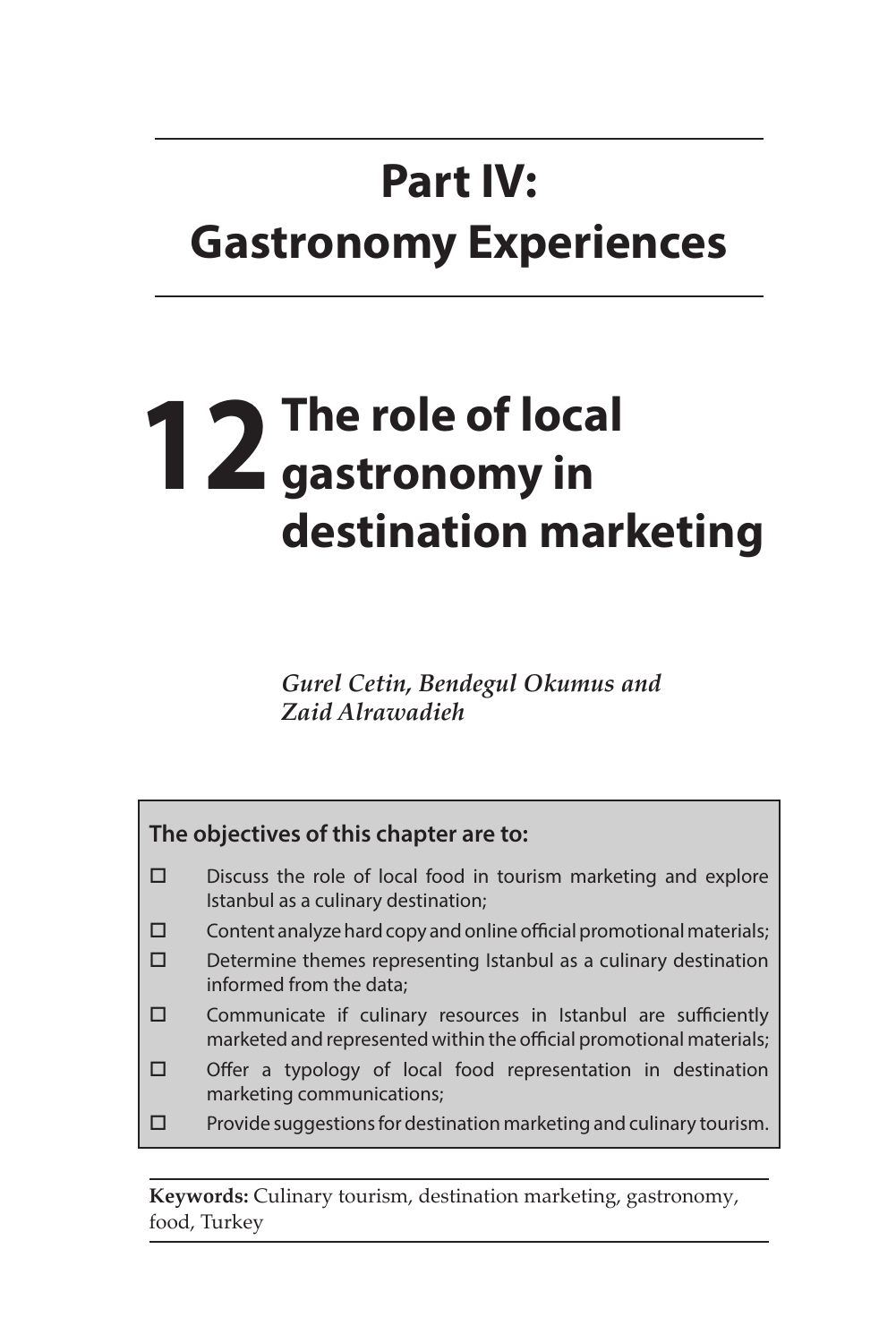#### **Introduction**

The quality of a tourist experience is closely related to a destination's capacity to satisfy tourists' needs. Local gastronomy is among the many factors (e.g. climate, service, scenery) that affect tourist decision-making and destination satisfaction (Henderson, 2016; Sotiriadis, 2015; López-Guzmán et al., 2017). Consuming food is both a physical need and sociocultural activity. Food is consumed by tourists at a destination not only to satisfy their hunger but also to experience the authentic culture and to interact with the locals. The demand for local foods may occur in various stages of intensity (Almeida & Garrod, 2017). However, local foods are usually listed at the top of activities desired by tourists (Okumus & Cetin, 2018). While food consumption may be an extension of the daily experience, it can sometimes turn into a significant part of unique touristic experiences (Quan & Wang, 2004). Recent studies have called for better understanding of local food experiences and their implications for destination marketers (e.g. Alderighi et al., 2016; Tsai, 2016; Björk & Kauppinen-Räisänen, 2016; Almeida & Garrod, 2017). For instance, Folgado-Fernández, Hernández-Mogollón and Duarte (2017) surveyed over 600 participants in two popular Spanish gastronomic festivals and proposed that gastronomic experiences have a positive effect on destination image and loyalty. While the role of local food in enhancing positive tourist experience and eventually fostering favorable behavioral intentions is widely acknowledged (e.g. Alderighi et al., 2016; Tsai, 2016; Andersson et al., 2017), the extent to which DMOs dedicate space for gastronomy in their official promotion materials and the volume, quality, and nature of these elements remain under-studied issues.

As an important element in destinations, local gastronomy has attracted increased attention (Lee & Scott, 2015; Ottenbacher et al., 2016) and has been suggested as an effective component of destination marketing (Okumus et al., 2013; Silkes et al., 2013). Food also makes up a major share of tourist consumption at a destination. According to the World Health Organization (2015), about one-third of overall tourist spending goes to food. Therefore, if gastronomy activities are utilized effectively, food can play a crucial role in marketing destinations (Okumus et al., 2013; Seo et al., 2017; Tellstrom et al., 2005) since tourists spend a respectable share of their time in destinations searching for and consuming local foods (Robinson & Getz, 2014; Sotiriadis, 2015). Moreover, local foods at a destination are not only a physical need but also a source of tourist experience (Beer et al., 2015; Cetin & Bilgihan, 2016; Henderson, 2016; Sanchez-Cañizares & Castillo-Canalejo, 2015).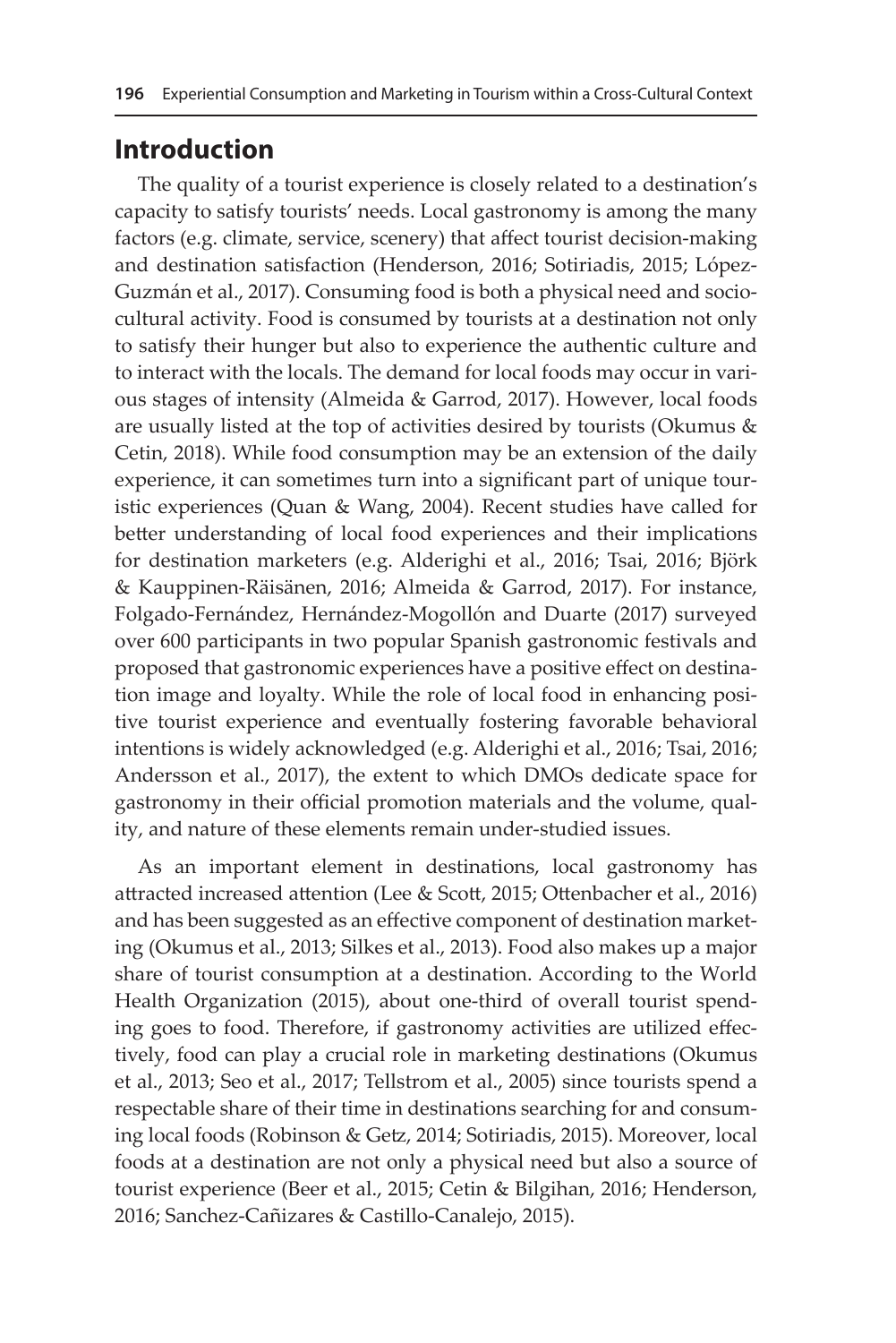Istanbul is one of the world's top ten destinations in terms of international visitors, hosting more than 11 million arrivals annually (McCarthy, 2017). Turkey is a transcontinental country that has borders with eight other countries: Georgia to the northeast, Armenia, the Azerbaijan enclave of Nakhchivan and Iran to the east, Iraq and Syria to the south, and Greece and Bulgaria to the northwest. As the trade center of Turkey, exceeding 17 million in population, Istanbul is also a major destination for locals and immigrants (Turkstat, 2016) and thus, it is a good representation of different cultural groups in Turkey. Rich culinary resources in Turkey are already recognized as popular international dishes (Okumus et al., 2007).

Despite diverse culinary resources in Istanbul, research on utilizing local gastronomy in destination marketing is still scant. Recently, there have been debates as to whether Istanbul can harness its rich local food culture and utilize these gastronomy resources more effectively to market Istanbul as a culinary destination. Given this, this chapter evaluates the representation of food within the offline and online official promotional materials. It also offers recommendations for the more effective use of culinary resources in the destination marketing of Istanbul.

### **Culinary destinations**

Foods at a destination might be described as local if the ingredients are locally produced and served (Sims, 2009). Food tourism, also referred to as culinary, gastronomy and gourmet tourism, is primarily motivated by attending food festivals, visiting wineries and farmers' markets, and trying and experiencing cuisine at a destination (Getz, 2000; Hall and Sharples, 2003; Okumus et al., 2007). Food is also one of the significant factors for traveling activities since it physically and mentally prompts all five senses as an experience-intensive tourist activity. Tourists can be categorized into different typologies, ranging from tourists who have less interest in local food to those who search and travel extensively to experience local food (Boyne et al., 2002). Previous studies confirmed that the majority of tourists perceive local food as an essential part of their experience, which influences the holiday decision making-process (Okumus et al. 2007).

The experience of local foods can satisfy travelers' physical (e.g. hunger, safety), psychological (e.g. esteem, relaxation), social (e.g. interaction, entertainment) and intellectual (e.g. culture, ingredients) needs (Bell & Valentine, 1997; Ryu & Jang, 2006). The availability, diversity and authenticity of gastronomic culture can affect tourists' purchasing decisions, pulling them to the destination and generating positive post-pur